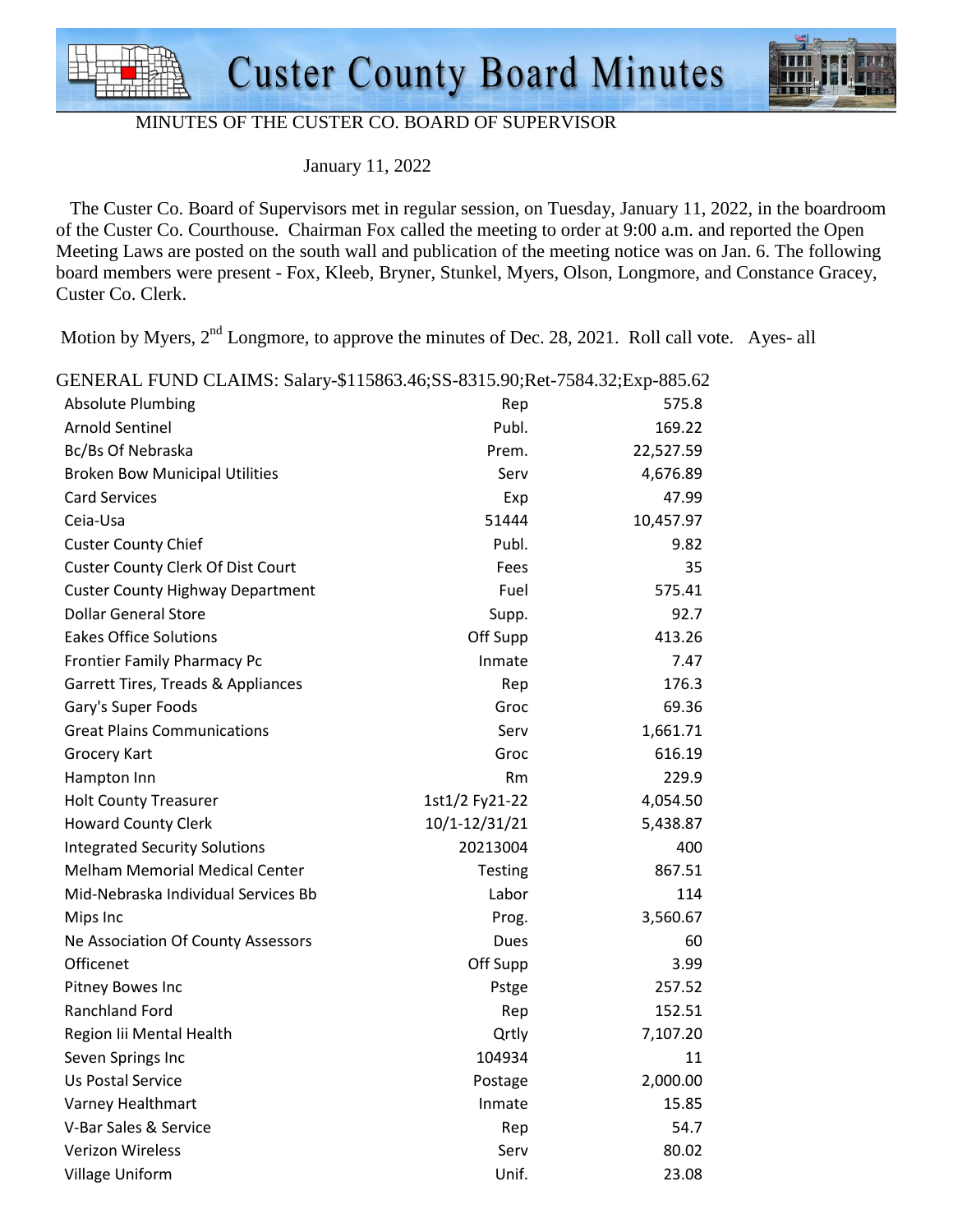



Motion by Myers, 2<sup>nd</sup> Kleeb, to approve the General Fund claims. Roll call vote. Ayes-all

## ROAD FUND CLAIMS: Salary-\$62907.57;SS-4621.13;Ret-4152.94;

| <b>Applied Connective Technologies</b>   | Comp. rep. | 2,302.61  |
|------------------------------------------|------------|-----------|
| Bc/Bs Of Nebraska                        | Prem.      | 15,846.92 |
| <b>Bk Commodities Inc</b>                | 161223     | 1,077.80  |
| <b>Broken Bow Municipal Utilities</b>    | Serv       | 851.02    |
| Callaway Light & Water                   | Serv       | 113.89    |
| <b>Contractor Services Inc</b>           | 2589       | 25,730.00 |
| <b>Custer County Highway Petty Cash</b>  | Reimb.     | 58.4      |
| <b>Custer Public Power District</b>      | Serv       | 84.86     |
| <b>Eakes Office Solutions</b>            | Off Supp   | 5.97      |
| <b>Fastenal Company</b>                  | 116318     | 1,081.97  |
| <b>Great Plains Communications</b>       | Serv       | 148.67    |
| Holiday Inn                              | Rm         | 344.85    |
| <b>Interstate Battery Systems</b>        | 20005028   | 1,110.65  |
| <b>Island Supply Welding Company</b>     | 257115     | 127.96    |
| Jebro Inc                                | 244871     | 17,226.84 |
| Jeffers Sand & Gravel                    | 17637      | 1,545.26  |
| Lcl Truck Equipment                      | 1002390    | 105.36    |
| Mainelli Wagner & Associates, Inc        | Contr.     | 120       |
| <b>Mead Lumber</b>                       | 7095138    | 6.29      |
| Miller & Associates                      | Contr.     | 4,000.00  |
| <b>Myers Construction Inc</b>            | 6280       | 2,419.28  |
| Ne Salt & Grain                          | 62824      | 1,737.40  |
| Nebraska Truck Center                    | 202213     | 66.65     |
| Nmc Exchange Llc Ne Machinery Co         | 1023854    | 5,056.32  |
| Oak Creek Engineering Llc                | Eng.       | 1,328.32  |
| O'brien's Hardware                       | Supp.      | 2.69      |
| Orscheln Farm And Home--Road             | Parts      | 16.04     |
| Paulsen Inc.                             | Gravel     | 27,711.77 |
| <b>Sargent Municipal Utilities</b>       | Serv       | 133.9     |
| Wenquist Inc.                            | Parts      | 641.56    |
| Yant Equipment Company Inc.<br>$-nd$ $-$ | C01011246  | 487.1     |

Motion by Olson, 2<sup>nd</sup> Stunkel, to approve the Communications Fund claims. Roll call vote. Ayes-all

COMMUNICATIONS FUND CLAIMS: Salary-\$10497.62;SS-784.39;Ret-708.60;

| Bc/Bs Of Nebraska                   | Prem.    | 2,697.72 |
|-------------------------------------|----------|----------|
| <b>Custer Public Power District</b> | Serv     | 92.26    |
| Das State Accounting-Central Financ | Serv     | 704      |
| <b>Eakes Office Solutions</b>       | Off Supp | 79.98    |
| <b>Great Plains Communications</b>  | Serv     | 450.96   |
| Ne Central Telephone Co             | Serv     | 219.56   |
| <b>Village Of Ansley</b>            | Serv     | 35.8     |
|                                     |          |          |

Motion by Stunkel,  $2<sup>nd</sup>$  Bryner, to approve the Communications Fund claims. Roll call vote. Ayes-all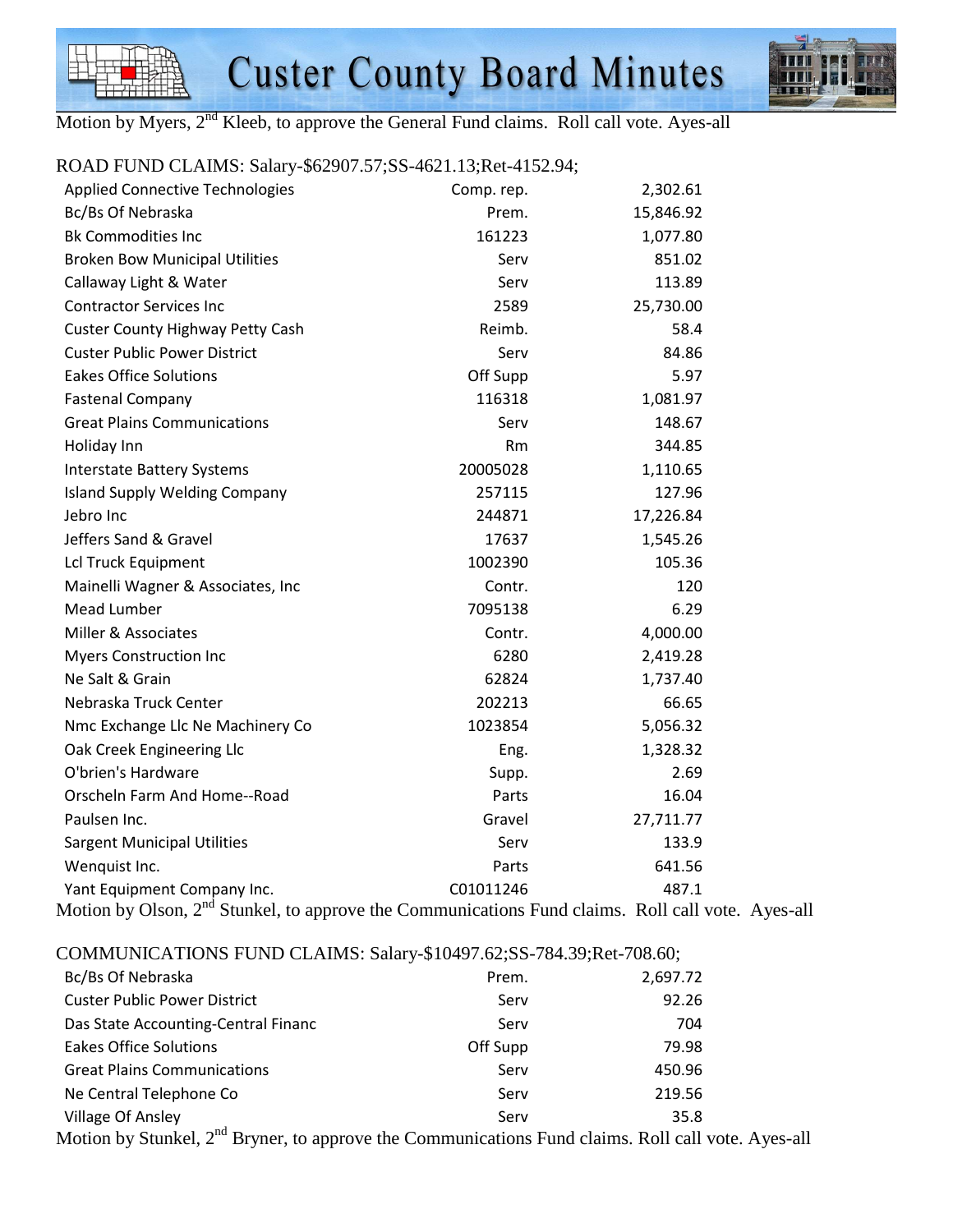# **Custer County Board Minutes**



DEEDS PRESERVATION and MODERNIZATON FUND CLAIMS: Salary-\$384.25;SS-29.39;

Mips Inc 22010851 188.2

Motion by Bryner,  $2<sup>nd</sup>$  Olson, to approve the Deeds P&M Fund claims. Roll call vote. Ayes-all

#### REUSE GRANT FUND CLAIMS:

Repurposing CDBG Housing Fund Refund Refund 851.7 Motion by Bryner, 2<sup>nd</sup> Olson, to approve the Reuse Grant Fund claims. Roll call vote. Ayes-all

## INHERITANCE TAX FUND CLAIMS:

Barbara J Gibbons Trust – 100.00 – attorney fees - DENIED Motion by Bryner, 2<sup>nd</sup> Olson, to DENY the Inheritance Tax Fund claim. Roll call vote. Ayes-all

Motion by Olson, 2<sup>nd</sup> Kleeb, to approve the December monthly fee reports for the Clerk, Reg of Deeds, Clerk District Court, and Co Sheriff. Roll call vote. Ayes-all

Motion by Stunkel, 2<sup>nd</sup> Myers, to Sine and Die for 2021. Roll call vote. Ayes-all

Clerk Gracey asked for nominations for temporary chairman.

Motion by Olson, 2<sup>nd</sup> Myers, to appoint Lynn Longmore, as temporary chairman. Roll call vote. Ayes-all Longmore appointed Olson and Myers to the Committee on Organization, and Bryner and Kleeb to Order of Business.

Longmore asked for nominations for permanent chairman.

Motion by Olson, 2<sup>nd</sup> Stunkel, to appoint Barry Fox as permanent chairman. Roll call vote. Ayes-all Chairman Fox asked to read report. Myers, Olson read the Report on the Committee on Organization.

Fox asked for nominations for vice chairman.

Motion by Olson, 2<sup>nd</sup> Bryner, to appoint Lynn Longmore as vice chairman. Roll call vote. Ayes-all Chairman Fox asked to read report. Bryner, Kleeb read the Report on Order of Business. Motion by Stunkel,  $2<sup>nd</sup>$  Myers, to approve the Reports as read. Roll call vote. Ayes-all

The 2022 Committee appointments were reviewed. Motion by Longmore,  $2<sup>nd</sup>$  Bryner, to approve the 2022 Committee appointments. Roll call vote. Ayes-all

| Motion by Myers, 2 <sup>nd</sup> Longmore, to appoint for 2022 the Appointed Department officials as listed: |                                    |
|--------------------------------------------------------------------------------------------------------------|------------------------------------|
| Road/Hwy Supt. - Chris Jacobsen                                                                              | Emg. Mgt/Communications-Mark Rempe |
| Veterans Officer – Emory Haynes                                                                              | Zoning Adm. – Darci Tibbs          |
| Recycling – Kelly Flynn                                                                                      | Weed Adm. – Tim Conover            |
| Roll call vote. Ayes-all                                                                                     |                                    |

Motion by Kleeb,  $2<sup>nd</sup>$  Olson, to approve Resolution #1-2022, to authorize the Custer County Treasurer, Sheri Bryant to invest funds of Custer County, and list the Banking institutions to be used. Roll call vote. Ayes-all

Motion by Bryner,  $2<sup>nd</sup>$  Myers, to approve Resolution #2-2022, to increase the mileage rate as set by DAS, St Stat. 23-1112, to 58.5 cents, Sheriff to 61.5 for serving papers, effective 1-1-2022. Roll call vote. Ayes-all

Motion by Olson, 2<sup>nd</sup> Myers, to authorize Chairman Fox to sign Resolution #3-2022, setting Salaries for Elected Officials for term of 1-1-2023 thru 12-31-2026, with 3% cost of living increase each year, except for Supervisors with first two years of no change and then last two years with 3% cost of living increase. Roll call vote. Ayes-all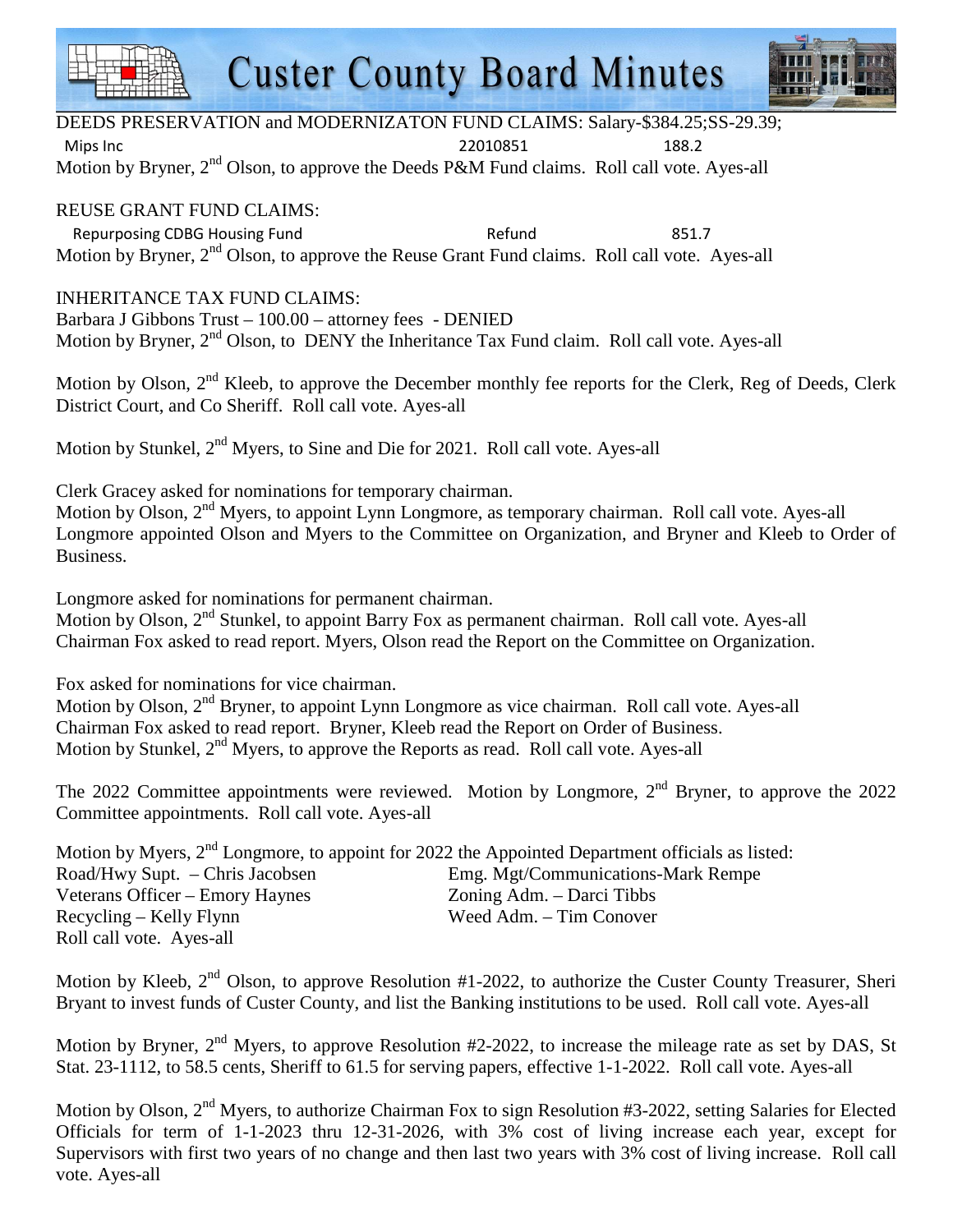



Motion by Kleeb, 2nd Myers, to adjourn as the Co. Board and convene as the **Board of Equalization at 9:45 a.m**. Roll call vote. Ayes-all Nays-none

## **Co. Assessor Lymber presented these corrections:**

**Motion by Olson, 2nd Bryner, to approve a 2021 tax list correction for C Davenport Liv Tr, clerical errormove to correct dist., deduct \$1317.26. Roll call vote. Ayes-all** 

**Motion by Stunkel, 2nd Kleeb, to approve a 2021 tax list correction for C Berke, clerical error-double taxed, deduct \$98.88. Roll call vote. Ayes-all** 

**Motion by Olson, 2nd Longmore, to approve a 2021 tax list correction for Deere Credit Inc, transfer from Logan Co, add \$4808.16. Roll call vote. Ayes-all** 

Motion by Kleeb, 2<sup>nd</sup> Olson, to adjourn as the Board of Equalization and reconvene as the County Board at **9:50 a.m**. Roll call vote. Ayes-all Nays-none

Motion by Stunkel, 2<sup>nd</sup> Myers, to appoint Dave Haumont to the Extension Board in District V. Roll call vote. Ayes-all

T. Conover, Weed Supt. – presented and reviewed the NE Dept of AG activity report for the year, inspections of 212. Motion by Bryner, 2nd Olson, to approve the Custer County, NE Dept of Ag Report for 2021. Roll call vote. Ayes-all

Chairman Fox read Petition #3423, Rd #98/#208 to be vacated. Motion by Longmore, 2<sup>nd</sup> Olson, to approve Resolution #4R-2022, to direct the Co Hwy Supt to make a road study on Rd. #98/#208, Woodriver Twp. Roll call vote. Ayes-all

M. Rempe, Emg. Mgt reported on getting 35,000 free sandbags. Mark also spoke on EMD software, that his fund 2914 can pay for 91%.

Mark also requested permission to ask the State for the ability to Text to 911, fully funded by the State- the Board gave approval.

The County's Motorola Contract is done this year, and if we would join the East Central 911, all the equipment can be shared for the next five years. Motion by Stunkel, 2<sup>nd</sup> Kleeb, to approve the Interlocal Cooperation 911 Emergency Communications Equipment Sharing Agreement. Roll call vote. Ayes-all

Mark also reported that the contract for Geo Comm is expiring. Motion by Longmore, 2<sup>nd</sup> Myers, to approve renewing the Contract with Geo Comm for five years for 911 mapping. Roll call vote. Ayes-all

Motion by Bryner, 2<sup>nd</sup> Longmore, to go into Executive session to discuss pending litigation, it being necessary for the protection of the public interest, or needless injury to the reputation of an individual, for the purpose of discussing strategy regarding pending litigation. Roll call vote. Ayes-all

Chairman Fox repeated the motion is to go into executive session at 10:38 a.m., it being necessary for the protection of the public interest, or for the prevention of needless injury to the reputation of an individual, or for the purpose of discussing strategy regarding pending litigation.

Chairman Fox called the Co. Board out of executive session at 10:55 a.m. No decision was made.

C. Jacobsen, Hwy Supt. reviewed posting load limit signs.